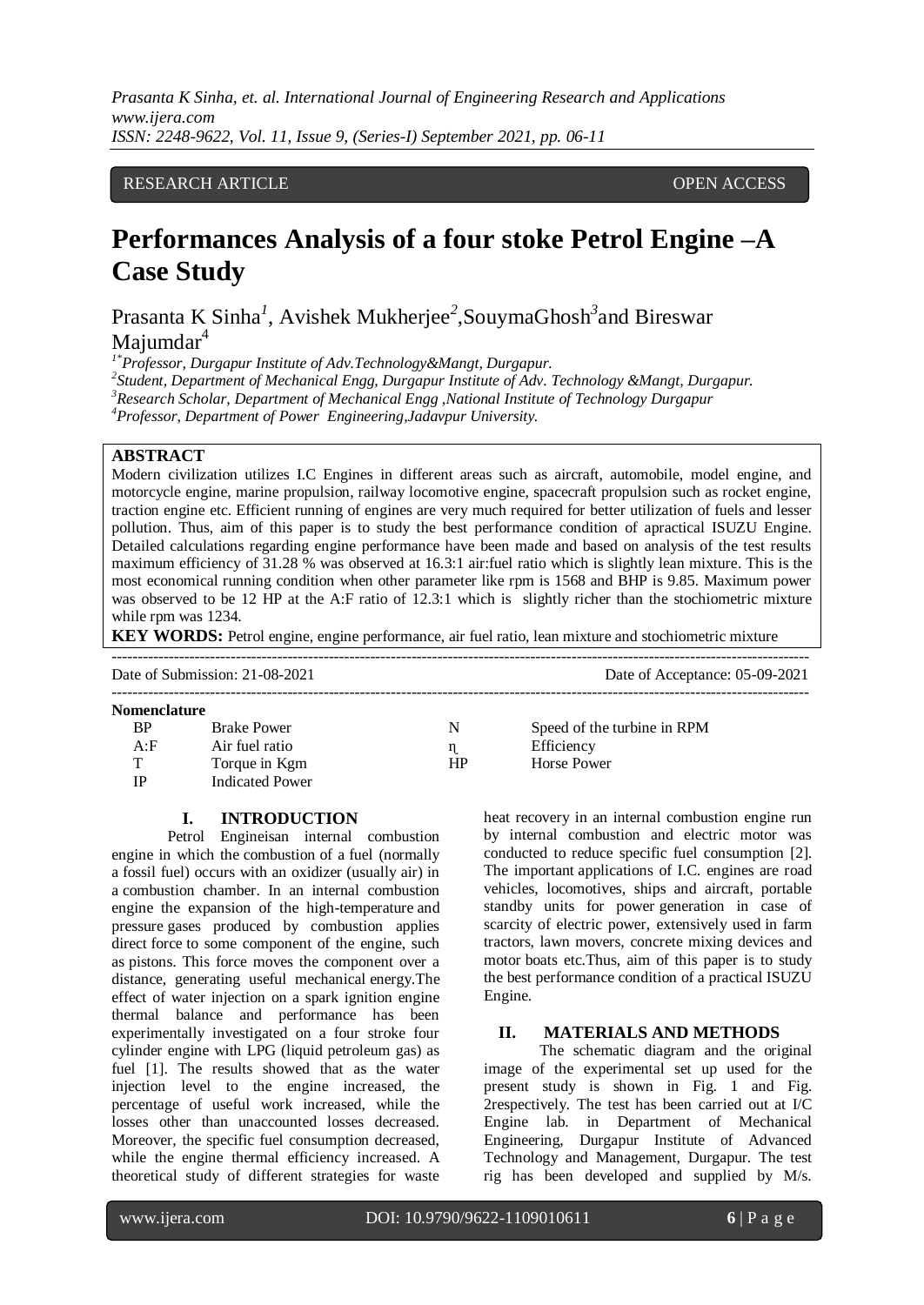Technical Teaching (D) Equipment, Bangalore, India. The specifications of the said Engine [are given below:

| <b>Brake Horse Power</b>         | : 10HP          |
|----------------------------------|-----------------|
| No of cylinder                   | : 4             |
| Compression ratio                | : 8.5:1         |
| <b>Bore Diameter</b>             | : 84mm          |
| Stroke length                    | : 82mm          |
| Types of cooling                 | : water cooling |
| Air drum orifice diameter : 24mm |                 |
| Speed                            | : 1500rpm       |
| Load arm                         | : 320mm         |
| Maker                            | : ISUZU         |
|                                  |                 |

The test rig mainly consists of a digital temperature indicator to measure different temperatures sensed by thermocouples, a digital rpm indicator to measure the speed, a burette with 3 way manifold to measure the fuel consumption and a differential U tube manometer with suitable orifice to measure air intake.

The Engine and Hydraulic Dynamometer are mounted on a 3" M.S. Channel Frame and further mounted on anti-vibromounts. Panel board of the engine is used to fix the starter, ammeter (analogue to battery). Also panel board is used to fix burette with 3-way cock, digital temperature indicator with selector switch, digital rpm indicator and Utube manometer.



Fig 1Schematic diagram of the experimental test rig of Petrol Engine (ISUZU Engine)



**Fig2** Original image of ISUZU Engine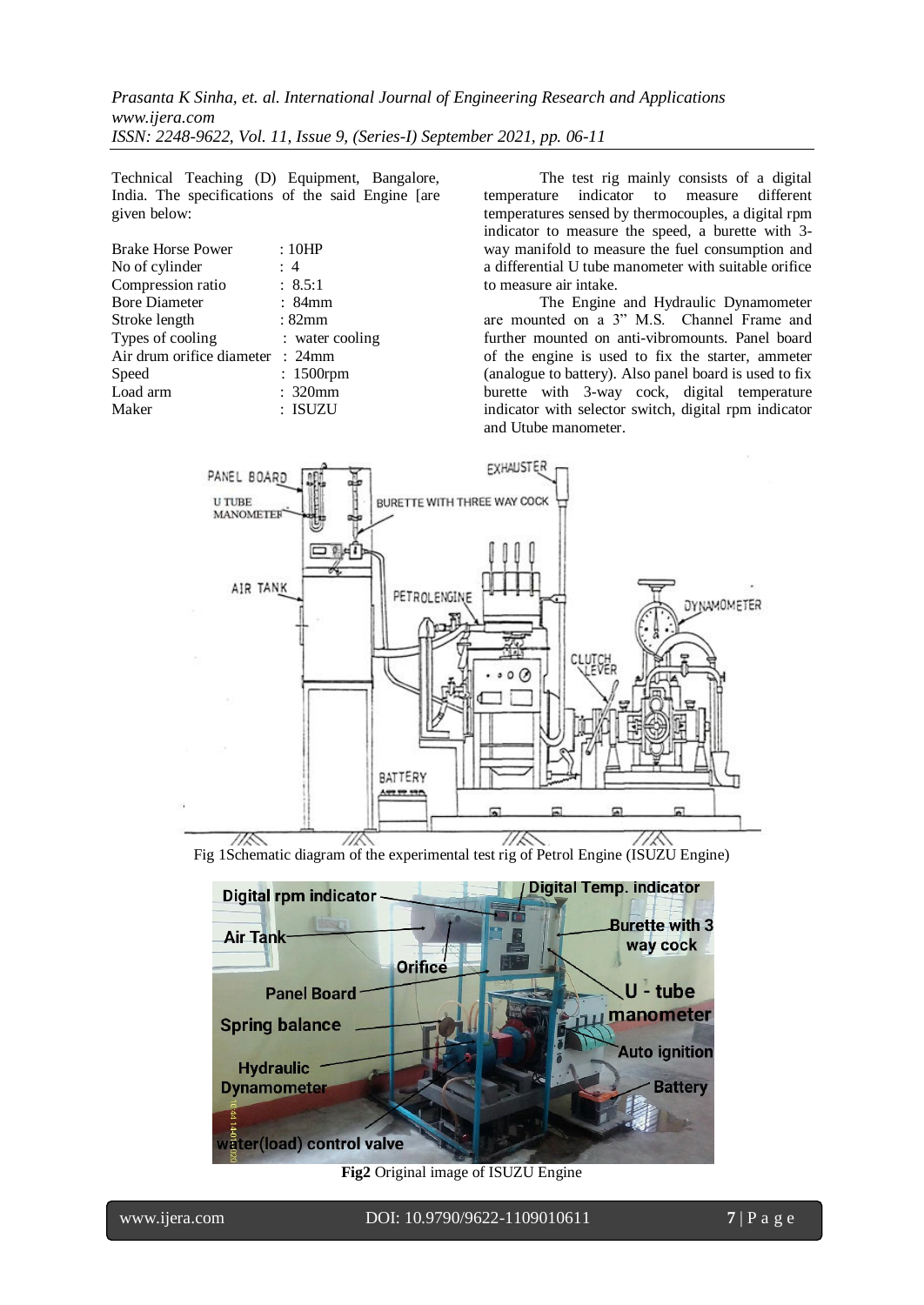#### **3.1 Analysis of engine performance**

The engine performance is indicated by the term efficiency η. The heat energy which is converted to power is called indicated power, IP it is utilized to drive the piston. The useful energy available at the shaft is called brake power BP. The fuel consumption characteristics of an engine are generally expressed in terms of specific consumption in kg of fuel per kilowatt-hour. It is an important parameter that reflects how good the engine performance is. The relationship between speed, power developed and specific fuel consumption determines the performance of an engine.

#### **3.1.1 Important Formulae Used Power and Mechanical Efficiency**

The power developed by an engine and measured at the output shaft is called the brake power (*BP*) and is given by,

$$
BP = \frac{2\pi NT}{60}
$$

## **Volumetric Efficiency**

It is defined as the ratio of the mass of air inducted into the engine cylinder during the suction stroke to the mass of the air corresponding to the swept volume of the engine at atmospheric pressure and temperature.



## **Fuel-Air Ratio (***F***/***A***)**

Fuel-air ratio of the mixture affects the combustion phenomenon in that it determines the flame propagation velocity, the heat release in the combustion chamber, the maximum temperature and the completeness of combustion.

#### **Specific Fuel Consumption**

Specific fuel consumption is defined as the amount of fuel consumed for each unit of power developed per hour. It is a clear indication of the efficiency withwhich the engine develops power from fuel.

Specific fuel consumption (*sfc*) =  $\frac{Fuel \cosumption \ per \ unit \ time}$ Power

## **Table1:Experimentaland calculated data**

| vation<br>No of<br>obser | RPM  | Manometric<br>Head(mm) | $K_{g}$<br>thrust<br>Water | BHP   | fuel<br>đ<br>$\mathbf{Kg}$<br>Mass | $\mathbf{I}_{\mathcal{B}th}$ | 3<br>volm<br>희<br>Actual | ិ≅<br>ğ<br>ä<br>Swept | $\mathbf{I}\hspace{-2.5pt}\mathbf{I}$ ol $(\%)$ | A:F   |
|--------------------------|------|------------------------|----------------------------|-------|------------------------------------|------------------------------|--------------------------|-----------------------|-------------------------------------------------|-------|
|                          | 685  | 35                     | 6.4                        | 2.02  | 1.4                                | 8.85                         | 24.35                    | 37.62                 | 64.75                                           | 21.02 |
| $\overline{2}$           | 925  | 42                     | 8.4                        | 3.53  | 1.6                                | 13.03                        | 26.67                    | 50.68                 | 52.62                                           | 19.31 |
| 3                        | 1164 | 41                     | 15                         | 7.84  | 3.2                                | 14.65                        | 26.03                    | 63.77                 | 40.83                                           | 9.52  |
| $\overline{4}$           | 1568 | 41                     | 14                         | 9.85  | 1.9                                | 31.28                        | 26.03                    | 85.79                 | 30.32                                           | 16.3  |
| 5                        | 1234 | 54                     | 21.4                       | 11.87 | 2.9                                | 24.24                        | 67.37                    | 67.38                 | 45.3                                            | 12.27 |

Table-1 exhibits the experimental data and calculated performance data.

# **4.1 Results and discussions**

Experimental results obtained on five different loads in form of water thrust of the Petrolengine are discussed in the following paragraphs:

## **4.1.1 Variation of efficiency with variation of air fuel ratio**

The Fig 3 describes the variation of efficiency $(n)$ with the variation of air fuel ratio(A: F). Initially efficiency increases linearly as the A:F ratio increases and maximum efficiency of 31.28 % was observed at 16.3:1 (A:F) which is slightly lean mixture. This Air : Fuel ratio (16.3:1) is very important from point of fuel economy and also, less pollution. Complete combustion of fuel is possible at this air fuel ratio when other parameter like rpm is 1568 and BHP is 9.85.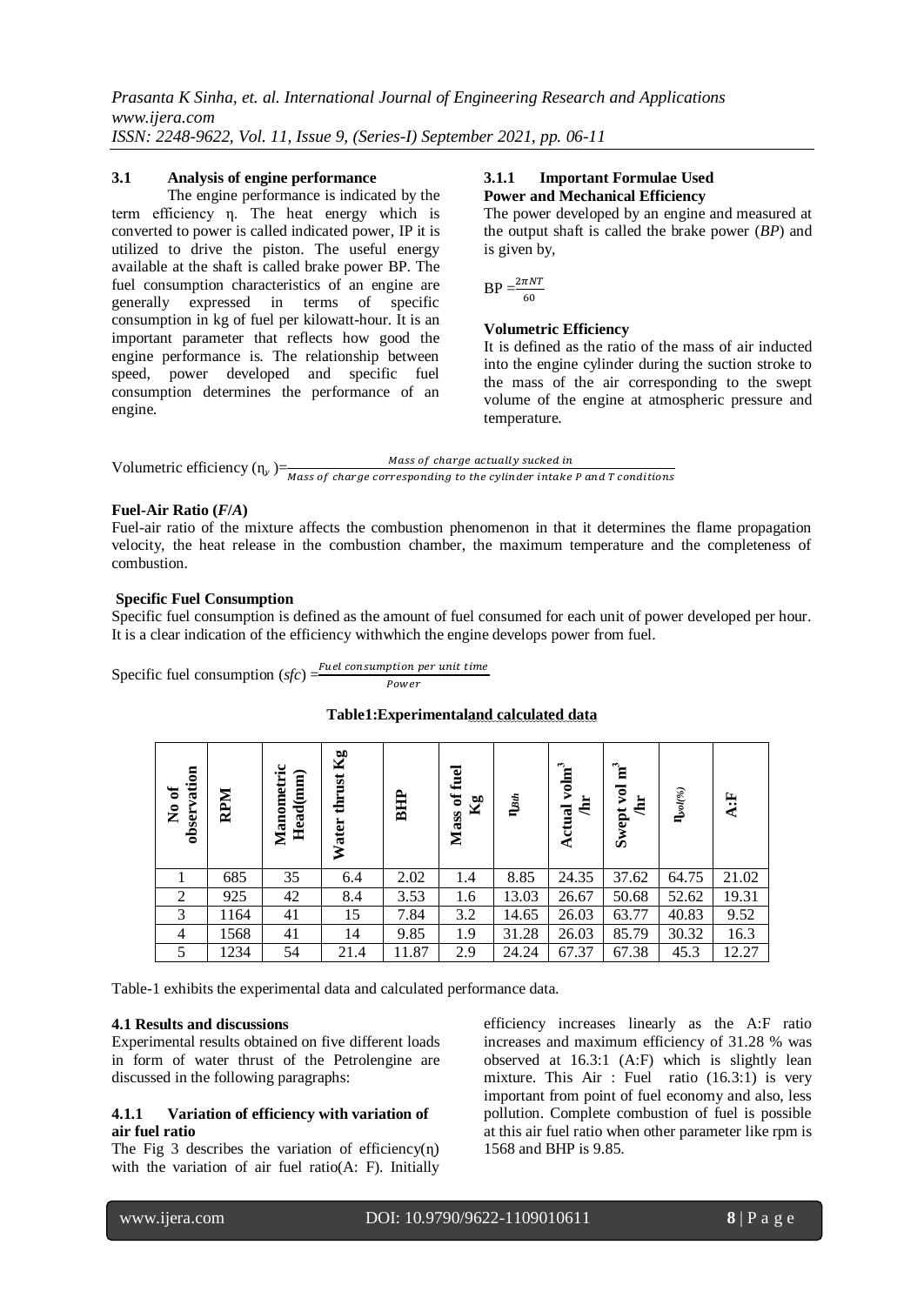





Fig 4Variation of power output (HP) with the variation of air fuel ratio(A:F)

The Fig 4 describes the variation of power output(HP) with the variation of air fuel ratio(A:F). The A:F ratio at which an engine operates has a considerable influence on its power output. Initially when A:F mixture is rich i.e. Air is less compared to stoichiometric Air:Fuel ratio very less oxygen is available for

sufficient combustion and hence, engine produces less power. After that power output increases with increases in A:F ratio due to availability of more oxygen for burning. Maximum power was observed to be 12 HP at the A:F ratio 12.3:1 which is slightly richer than the stochiometric mixture.The oxygen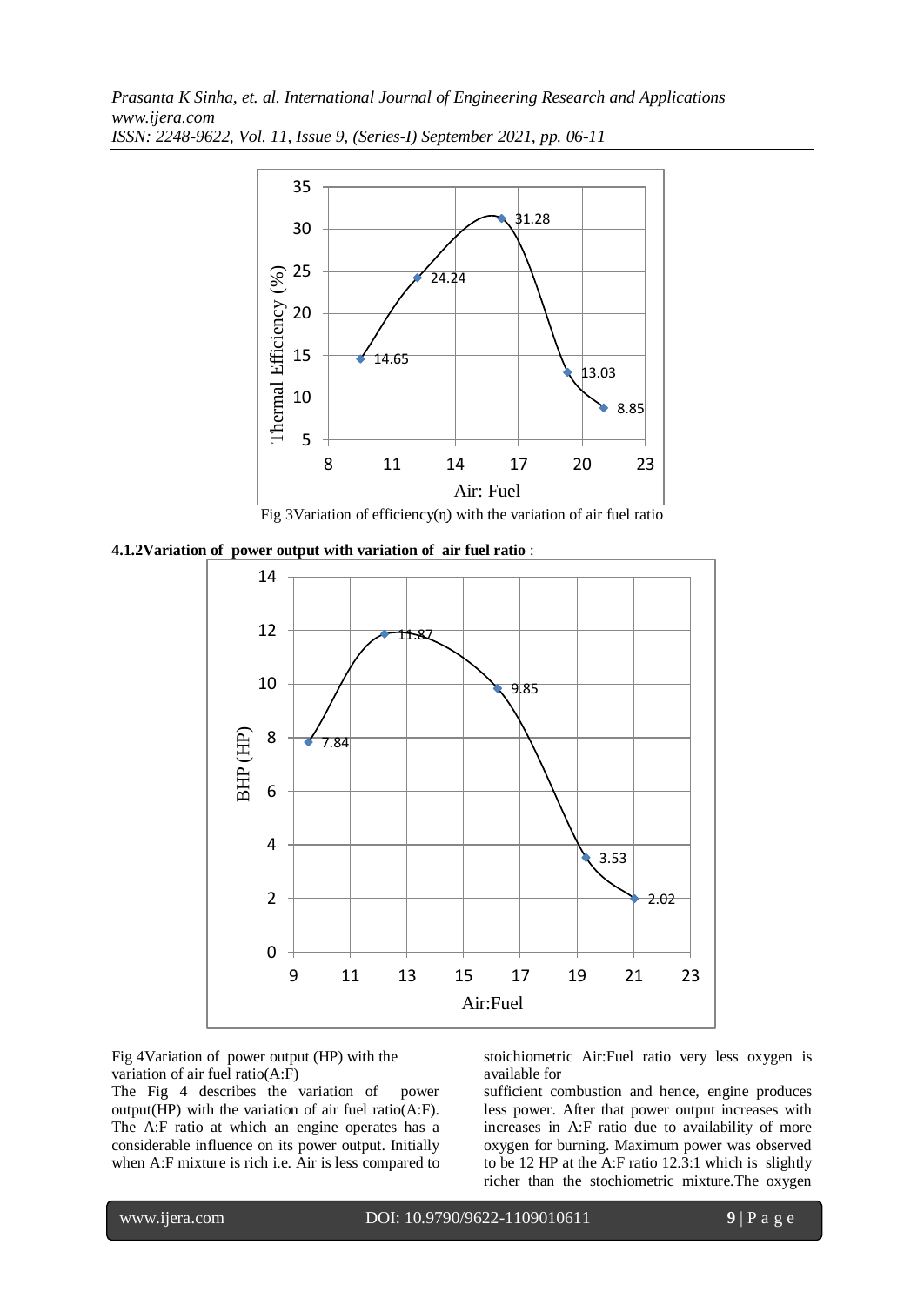available in the limited air inside the cylinder is fully utilized for combustion. Dissociation is less as CO is already present in the product of combustion and thereby, power is highest at rich mixture.Therefore to get maximum power from the engine it should be run at 12.3:1 A:F ratio.



**4.1.3 Variation of volumetric efficiency with variation of Power output** 

Fig 5 Volumetric efficiency versus power

Volumetric efficiency is a very important parameter for longevity and overall health of the engine. It also indicates the breathing ability of the engine. Here volumetric efficiency is maximum at brake power of 2 HP when rpm of engine is very low due to the fact that number of opening and closing of vlaves per unit time is less and hence, time involved in opening and closing is less. Operation of valves need some time to fully open the inlet. With increase in speed, the cycle time decreases and within the short span opening of valves are disturbed and cylinders are not fully filled with outside air and thereby, volumetric efficiency decreases. Moreover, at higher speed throttle valve of carburetor is fully open and hence at maximum power of 12 HP more air enter due to inertia of velocity and volumetric efficiency is medium (45.03 %). Therefore to get longevity of engine running at lower power is necessary and at urgency, maximum power is suitable.